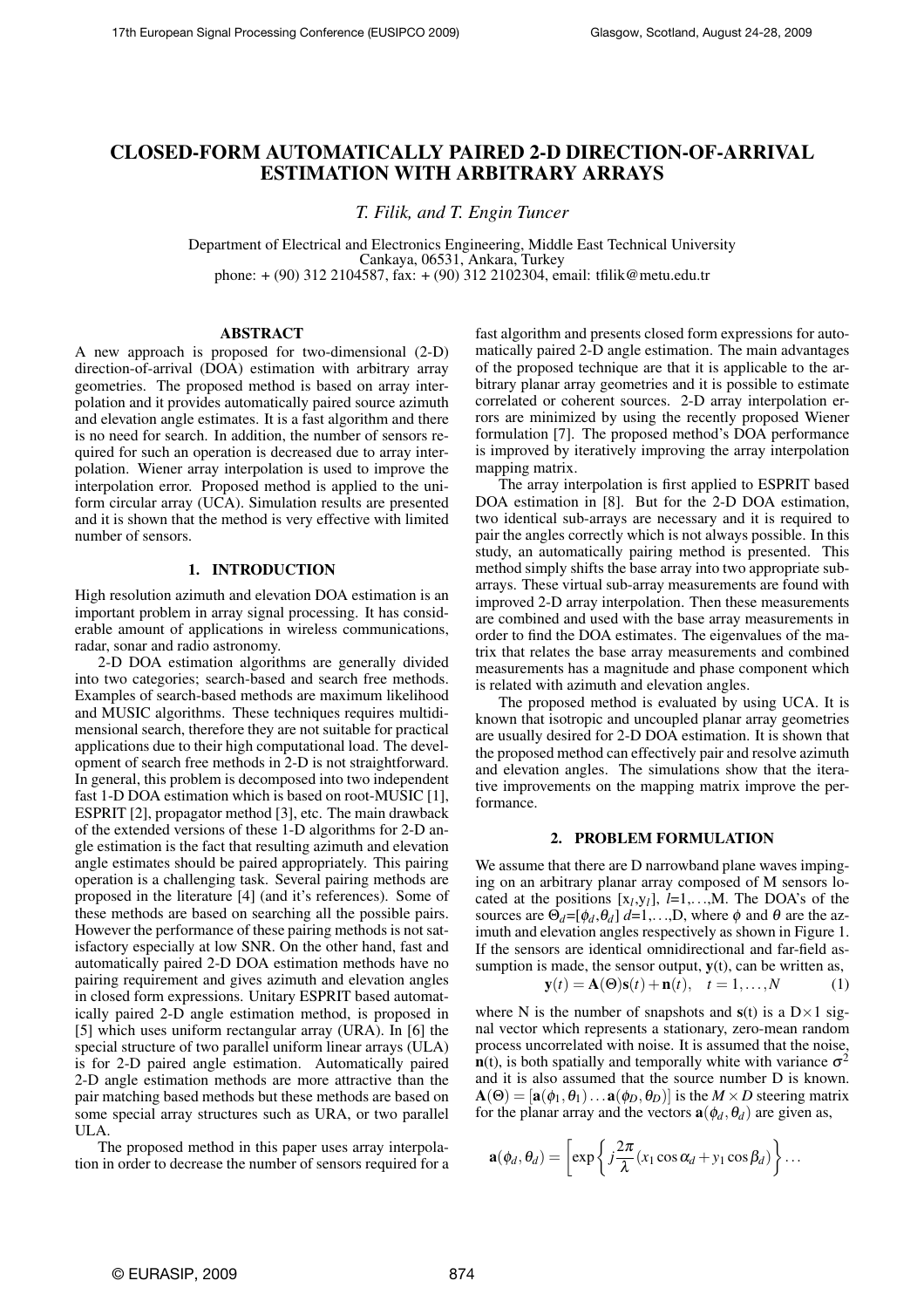$$
\exp\left\{j\frac{2\pi}{\lambda}(x_M\cos\alpha_d + y_M\cos\beta_d)\right\}^T, \quad (2)
$$

where

$$
\cos \alpha_d = \cos \phi_d \sin \theta_d \tag{3}
$$

$$
\cos \beta_d = \sin \phi_d \sin \theta_d. \tag{4}
$$

Note that the array is positioned on a plane with  $z = 0$  for simplicity. The output covariance matrix, **, is** 

$$
E\{\mathbf{y}(t)\mathbf{y}(t)^{H}\} = \mathbf{R} = \mathbf{A}\mathbf{R}_{s}\mathbf{A}^{H} + \sigma^{2}\mathbf{I},
$$
 (5)

where  $(.)^H$  denotes the conjugate transpose of a matrix,  $\mathbf{R}_s$  is the source correlation matrix and I is the identity matrix.



Figure 1: Coordinate system for 2-D angle estimation.

# 3. 2-D DOA ESTIMATION WITH ARRAY INTERPOLATION

### 3.1 2-D Array Interpolation

Array interpolation is a well known technique in DOA estimation [9], [10]. It is used to map the covariance matrix of a real array to a virtual array.

2-D array interpolation is implemented by considering a two dimensional interpolation sector for azimuth  $[\phi_s, \phi_f]$  and elevation  $[\theta_s, \theta_f]$ . Let  $\mathbf{A}_1(\tilde{\phi}, \tilde{\theta})$  and  $\mathbf{A}_2(\tilde{\phi}, \tilde{\theta})$  be the steering matrices for real and virtual array, respectively. The mapping matrix for the conventional array interpolation,  $B_{12}$ , is given as,

$$
\mathbf{B}_{12} = \mathbf{A}_2(\tilde{\phi}, \tilde{\theta}) \mathbf{A}_1(\tilde{\phi}, \tilde{\theta})^H \left( \mathbf{A}_1(\tilde{\phi}, \tilde{\theta}) \mathbf{A}_1(\tilde{\phi}, \tilde{\theta})^H \right)^{-1} \quad (6)
$$

Given the real array measurements  $y_1 = A_1s + n$  for planar array, we need to find  $y_2 = A_2$ s of the virtual planar array. If we define the error as  $e = y_2 - B_{12}y_1$  and find the MSE optimum solution for  $B_{12}$ , we obtain,

$$
\mathbf{B}_{12} = \mathbf{A}_2(\tilde{\phi}, \tilde{\theta}) \mathbf{R}_s \mathbf{A}_1(\tilde{\phi}, \tilde{\theta})^H (\mathbf{A}_1(\tilde{\phi}, \tilde{\theta}) \mathbf{R}_s \mathbf{A}_1(\tilde{\phi}, \tilde{\theta})^H + \mathbf{R}_n)^{-1}
$$
(7)

If we assume  $\mathbf{R}_n = \sigma_n^2 \mathbf{I}$  and  $\mathbf{R}_s = \sigma_s^2 \mathbf{I}$  for uncorrelated source signals, we have,

$$
\mathbf{B}_{12} = \sigma_s^2 \mathbf{A}_2(\tilde{\phi}, \tilde{\theta}) \mathbf{A}_1(\tilde{\phi}, \tilde{\theta})^H (\sigma_s^2 \mathbf{A}_1(\tilde{\phi}, \tilde{\theta})
$$

$$
\mathbf{A}_1(\tilde{\phi}, \tilde{\theta})^H + \sigma_n^2 \mathbf{I})^{-1}
$$
(8)



Figure 2:  $A_1$ : Real array,  $A_2$ : (dx,dy) shifted array and  $A_3$ : (-dx,dy) shifted array.

The formulation in (8) is recently proposed in [7]. It provides some important advantages according to the conventional array interpolation. Usually the size of the interpolation sector should be decreased in order to obtain acceptable DOA performance [8]. Wiener formulation in (8) allows one to choose larger interpolation sector. It also improves the interpolation performance especially at low SNR.

### *3.1.1 Iterative Improvement*

If an initial DOA estimate is available, array interpolation error can be decreased by selecting a narrow sector in the neighborhood of the initial estimate. Assume that an initial 2-D DOA estimate is available  $\hat{\Theta} = [(\hat{\phi}_1, \hat{\theta}_1), \dots, (\hat{\phi}_D, \hat{\theta}_D)].$  $B_{12}$  can be constructed by considering narrow sectors in the neighborhood of each azimuth and elevation angles. In this case, the calibration angles in these sectors can be defined as  $\tilde{\phi}_{i,j} \in [\hat{\phi}_i - \phi_{\varepsilon}, \hat{\phi}_i + \phi_{\varepsilon}], \tilde{\phi}_{i,j} = \hat{\phi}_i - \phi_{\varepsilon} + j\Delta\phi$  and  $\tilde{\theta}_{i,m} \in$  $[\hat{\theta}_i - \theta_{\varepsilon}, \hat{\theta}_i + \theta_{\varepsilon}], \tilde{\theta}_{i,m} = \hat{\theta}_i - \theta_{\varepsilon} + m\Delta\theta$ .  $\phi_{\varepsilon}$  and  $\theta_{\varepsilon}$  are the sector sizes for azimuth and elevation angles respectively.  $\tilde{\Theta}$ is a collection of the azimuth and elevation angle pairs in the interpolation sectors corresponding to each initial DOA estimate, i.e.,

$$
\tilde{\Theta} = [\tilde{\Theta}_1, \tilde{\Theta}_2, \dots, \tilde{\Theta}_D]
$$
\n(9)

where  $\tilde{\Theta}_i = [(\tilde{\phi}_{i1}, \tilde{\theta}_{i1}), \ldots, (\tilde{\phi}_{ij}, \tilde{\theta}_{im}), \ldots, (\tilde{\phi}_{iN_{\phi}}, \tilde{\theta}_{iN_{\theta}})]$  for  $j =$  $0, 1, \cdots, N_\phi = \lfloor \frac{2\phi_\varepsilon}{\Delta \phi} \rfloor$  $\frac{2\phi_{\varepsilon}}{\Delta\phi}$  and  $m = 0, 1, \dots, N_{\theta} = \lfloor \frac{2\theta_{\varepsilon}}{\Delta\theta} \rfloor$ . By using the definition of  $\tilde{\Theta}$ ,  $\mathbf{A}_1(\tilde{\phi}, \tilde{\theta})$  and  $\mathbf{A}_2(\tilde{\phi}, \tilde{\theta})$  are found as explained in the previous section. Then the interpolation matrix is found from (8). As the DOA estimation is iterated, it is also possible to decrease the sector size.

#### 3.2 Fast 2-D DOA Estimation

In this study, array interpolation is used to generate virtual shifted sub-arrays. These sub-arrays are required to estimate the azimuth and elevation angles without pairing problem. The virtual measurements from the two virtual sub-arrays are combined to generate angle information in magnitude and phase. This is then merged with the real array measurements matrix in order to use ESPRIT algorithm for a fast computation. This formulation allows us to obtain azimuth and elevation angle estimated from the magnitude and phase of the eigenvalues of a matrix.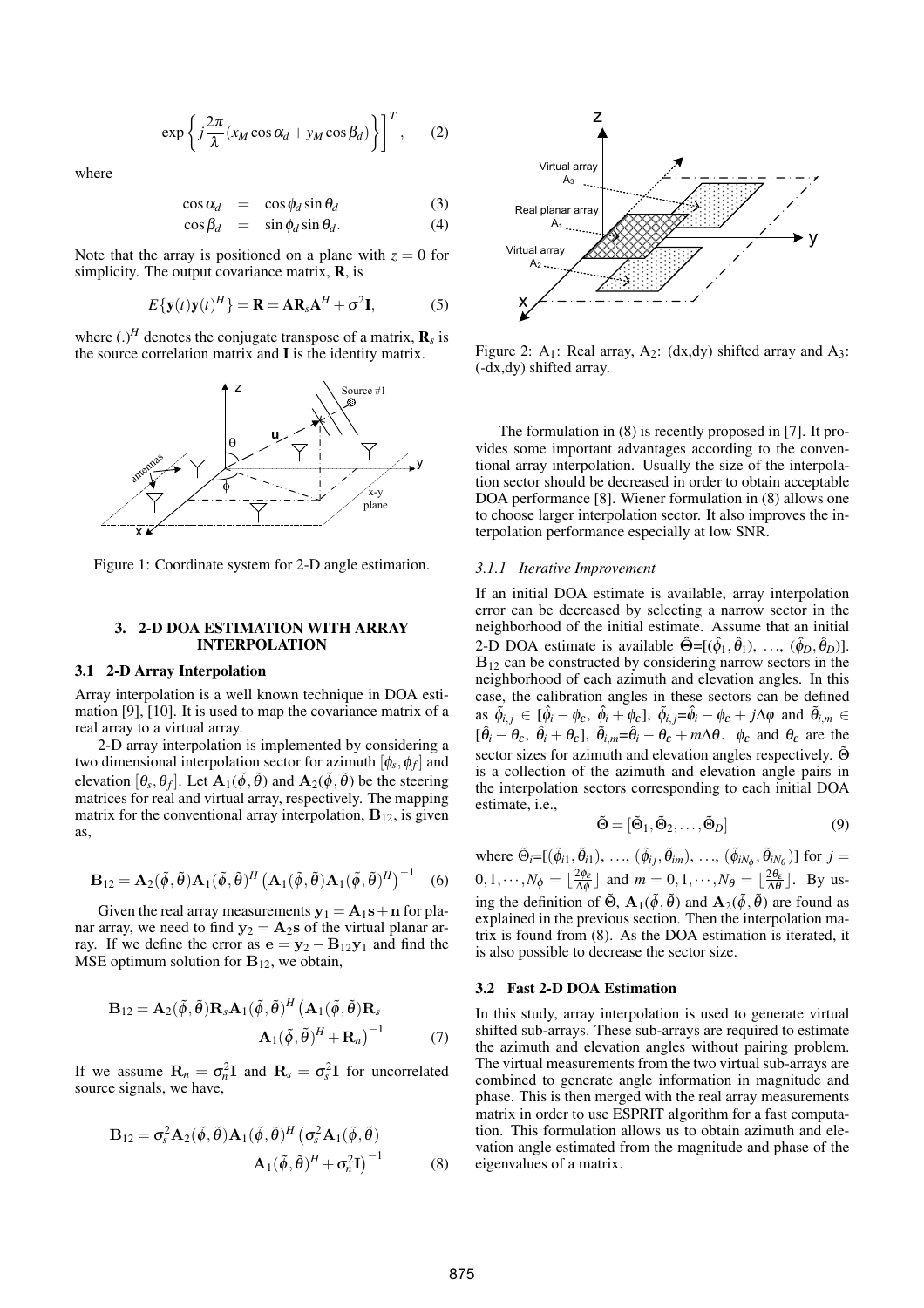#### *3.2.1 Automatically Pairing Azimuth and Elevation Angles*

It is asssumed that the only available data comes from the real array as shown in Figure 2. The sensor output for the real array is  $y_1 = A_1s + n_1$  where the positions of the M sensors are  $[x_l, y_l]$ ,  $l=1,...,M$ . The data for the two virtual array are obtained by applying array interpolation as shown in Figure 2. The displacement from the real array is  $[x_l \pm d_x, y_l + d_y]$ where  $d_x$  and  $d_y$  are the constant terms and  $B_{12}$  and  $B_{13}$  are the mapping matrices for this purpose. The sensor output for the second virtual array is obtained as,

$$
y_2 = B_{12}y_1 = B_{12}A_1s + B_{12}n_1 \n y_2 = A_2s + B_{12}n_1
$$
\n(10)

The array output for the third virtual array is obtained as,

$$
y_3 = B_{13}y_1 = B_{13}A_1s + B_{13}n_1
$$
  
\n
$$
y_3 = A_{3}s + B_{13}n_1
$$
 (11)

As it is easily seen, virtual array steering matrices  $(A_2 \text{ and } B_1)$  $A_3$ ) are related to the real array as,

$$
\mathbf{A}_2 = \mathbf{A}_1 \mathbf{\Phi}_1 \tag{12}
$$

$$
\mathbf{A}_3 = \mathbf{A}_1 \mathbf{\Phi}_2 \tag{13}
$$

and if we take

$$
d_x = d_y = d \le \lambda/2 \tag{14}
$$

and  $\frac{2\pi}{\lambda}d = \tau_{xy}$ ,  $\Phi_1$  and  $\Phi_2$  can be written as,

$$
\Phi_1 = diag \{ exp(j\tau_{xy}(\cos \alpha_1 + \cos \beta_1)) \dots exp(j\tau_{xy}(\cos \alpha_D + \cos \beta_D)) \}
$$
(15)

$$
\Phi_2 = diag \{ exp(j\tau_{xy}(-\cos\alpha_1 + \cos\beta_1)) \dots exp(j\tau_{xy}(-\cos\alpha_0 + \cos\beta_0)) \}
$$
 (16)

The virtual array outputs  $y_2$  and  $y_3$  are combined in order to obtain the array output of another virtual array,  $y_4$  as,

$$
y_2 + y_3 = (A_2 + A_3)s + (B_{12} + B_{13})n_1
$$
  
\n
$$
y_4 = A_1(\underbrace{\Phi_1 + \Phi_2}_{\Phi})s + (B_{12} + B_{13})n_1
$$
 (17)

where

$$
\Phi = diag \left\{ 2\cos(\tau_{xy}\cos\alpha_1)e^{j\tau_{xy}(\cos\beta_1)} \cdots \right.\n2\cos(\tau_{xy}\cos\alpha_D)e^{j\tau_{xy}(\cos\beta_D)} \right\}
$$
\n(18)

Note that the eigenvalues of  $\Phi$  have DOA information at the magnitude and phase components. In fact, the proposed technique is based on this observation. The automatically paired azimuth and elevation DOA angles are obtained by using the magnitude and phase relations.

In the following subsection, the steps of the ESPRIT based automatically paired 2-D DOA estimation algorithm are presented. The proposed technique uses the real  $y_1$  and interpolated virtual measurements, y4.

#### *3.2.2 Interpolated 2-D ESPRIT Algorithm*

The procedure for the proposed algorithm is as follows. **Step 1:** Construct  $B_{12}$  and  $B_{13}$  from (8) for the angular sector  $[\phi_s, \phi_f]$  and  $[\theta_s, \theta_f]$ .

**Step 2:** Given  $\mathbf{B}_{12}$  and  $\mathbf{B}_{13}$ , compute the virtual sensor outputs  $\hat{y}_2$  and  $\hat{y}_3$  using the output samples of the real planar array y1.

$$
\hat{\mathbf{y}}_4 = \frac{1}{2} (\mathbf{B}_{12}\mathbf{y}_1 + \mathbf{B}_{13}\mathbf{y}_1)
$$
 (19)

Combine the measurements as

$$
\hat{\mathbf{y}}_5 = \left[ \begin{array}{c} \mathbf{y}_1 \\ \hat{\mathbf{y}}_4 \end{array} \right] \tag{20}
$$

Step 3: Apply ESPRIT algorithm to the combined measurement (20) to find  $\hat{S}_1$  and  $\hat{S}_4$ . The relation between  $\hat{S}_1$  and  $\hat{S}_4$ is

$$
\hat{\mathbf{S}}_4 = \hat{\mathbf{S}}_1 \hat{\mathbf{\Phi}} \tag{21}
$$

where  $\hat{S}_1$  and  $\hat{S}_4$  are the signal spaces of the real,  $y_1$ , and the combined virtual,  $\hat{y}_4$ , array respectively. Find the least squares (LS) optimum solution for  $\hat{\Phi}$  which is related with the source azimuth and elevation angles as in (18).

**Step 4:** Compute the eigenvalues of  $\hat{\Phi}$  as

$$
\hat{\mathbf{E}} = eig\{\hat{\Phi}\}\tag{22}
$$

where  $\hat{\mathbf{E}}$  is a vector with  $D \times 1$  dimension. Compute the azimuth and elevation angles using the magnitude and phase components of the each element in (22) as,

$$
\phi_i = \arctan\left(\frac{\arg(E_i)}{\arccos(|E_i|)}\right) \tag{23}
$$

$$
\theta_i = \arcsin\left(\sqrt{\left(\frac{\arg(E_i)}{\tau_{xy}}\right)^2 + \left(\frac{\arccos(|E_i|)}{\tau_{xy}}\right)^2}\right). (24)
$$

for  $i = 1, \ldots, D$ . For the iterative improvement, we can add the following additional step.

Step 5: (For iterative improvements) Use estimated angles in Step 4 and repeat Step 1, 2, 3 and 4 *K* times to improve the DOA estimates.

#### 4. SIMULATION RESULTS

In this section, we apply the proposed method to some numerical examples in order to show 2-D DOA performance. The proposed method is applicable to the arbitrary planar array geometries. In these examples we used UCA as the base array. The distance between each antenna in the UCA is half a wavelength, i.e.,  $\lambda/2$ .

In simulations, source angles are considered in degrees where azimuth angle is between 0 and 360 degrees and elevation angle is between 0 and 90 degrees. There are 1000 trials for each experiment and the number of snapshots is 256. The  $\phi_{\varepsilon}$  and  $\theta_{\varepsilon}$  defined in section 3.1.1, are chosen as 1 degrees. The displacements in (14) are taken as  $d_x = d_y = \lambda/2$ in simulations.

In the first example M=13 element UCA is used as the base (real) array. As it is seen from the Figure 3, the virtual sub-arrays are the shifted versions of the real array. There are two sources at the  $(\phi_1=44, \theta_1=24)$  and  $(\phi_2=56, \theta_2=35)$  where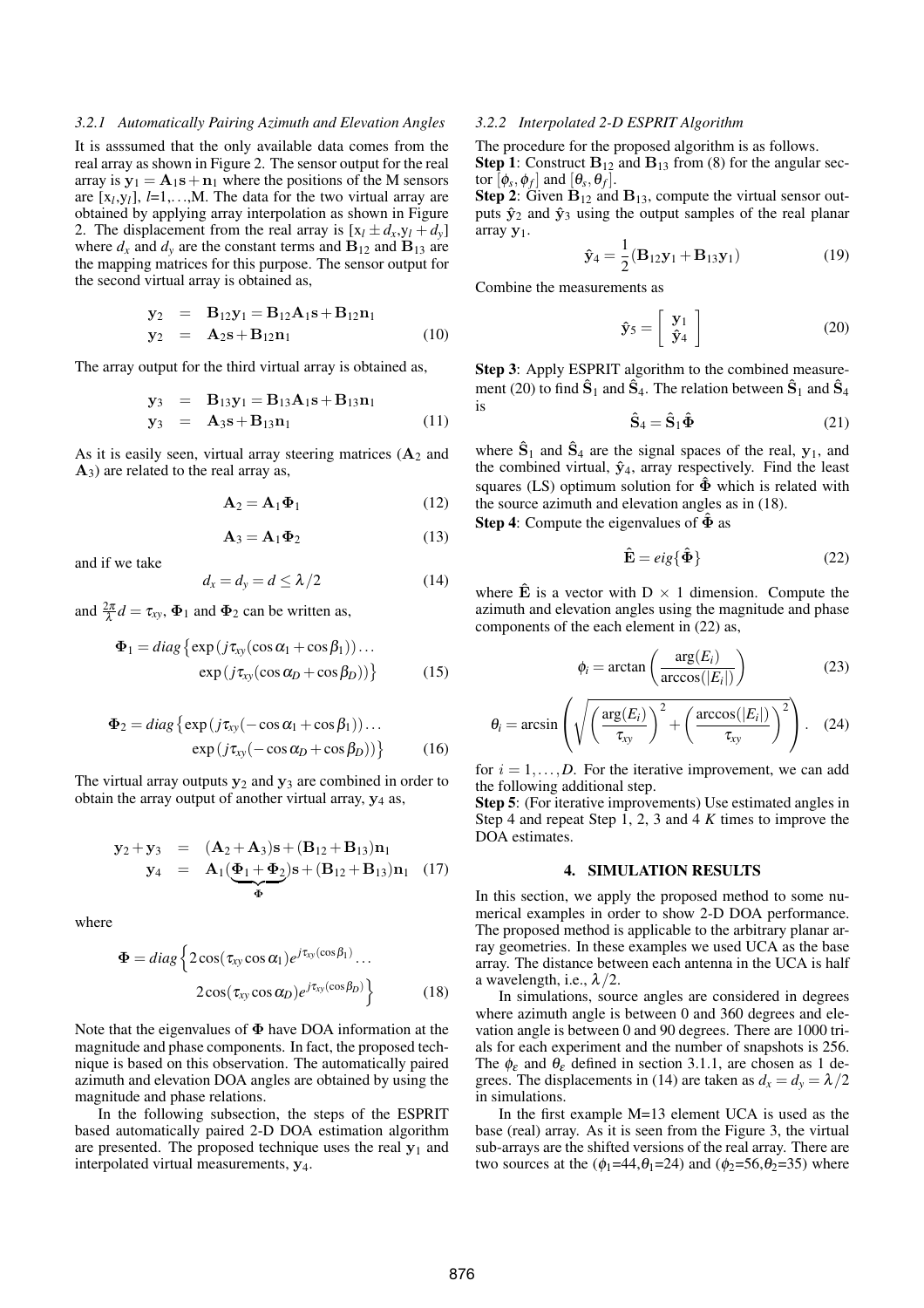

Figure 3: Base array and shifted sub arrays for UCA.

 $\phi$  and  $\theta$  angles are the azimuth and elevation angles respectively. In this example source signals are uncorrelated and 2-D array interpolation sectors are chosen as for azimuth  $[\phi_s = 35, \phi_f = 65]$ , for elevation  $[\theta_s = 15, \theta_f = 45]$ . For iterative improvements we chose K as three. The performance of the proposed method and the CRB is given in Figure 4. As it is seen from the Figure 4, the proposed method azimuth and elevation angle estimation performance is good and follows the CRB for azimuth and elevation especially when the iterative approach is employed. At high SNR, there is a tendency for flooring effect due to the array interpolation error.



Figure 4: 2-D DOA performance for two sources at (44, 24) and (56, 35) when UCA is choosen as the base array.

Figure 5 shows the 2-D DOA performance when there are two sources; one is fixed at  $(50^{\circ}, 36^{\circ})$  and the other source azimuth is swept between  $25^{\circ}$  and  $75^{\circ}$  in one degree resolution when the elevation angle is fixed at  $25^\circ$ . SNR is at 15 dB. The base array is the 13 element UCA. 2-D array interpolation sectors are chosen as  $[\phi_s = 35, \phi_f = 65]$ ,  $[\theta_s = 15, \theta_f = 45]$ . In this simulation, the iterative approach uses three iterations. As it is seen from this figure, small number of iterations is sufficient to improve the DOA performance significantly. Furthermore, iterations also improve the DOA estimation for the out-of-sector sources.



Figure 5: 2-D (Azimuth) DOA performance for two sources when one source is swept between  $(25^{\circ}, 25^{\circ})$  - $(75^{\circ}, 25^{\circ})$  while the other source is at  $(50^{\circ}, 36^{\circ})$ . SNR is 15 dB.

A similar experiment is done in order to observe the elevation performance. Figure 6 shows the DOA performance for the elevation angle when there are two sources; one is fixed at  $(56^\circ, 25^\circ)$  and the other source elevation is swept between  $10^{\circ}$  and  $50^{\circ}$  in one degree resolution when the azimuth angle is fixed at 56◦ . SNR is at 15 dB. 2-D array interpolation sectors are chosen as  $[\phi_s = 40, \phi_f = 70]$ ,  $[\theta_s = 15, \theta_f = 45]$ .



Figure 6: 2-D (Elevation) DOA performance for two sources when one source is swept between  $(56°, 10°)$  – $(56°, 50°)$  while the other source is at  $(56^{\circ}, 25^{\circ})$ . SNR is 15 dB.